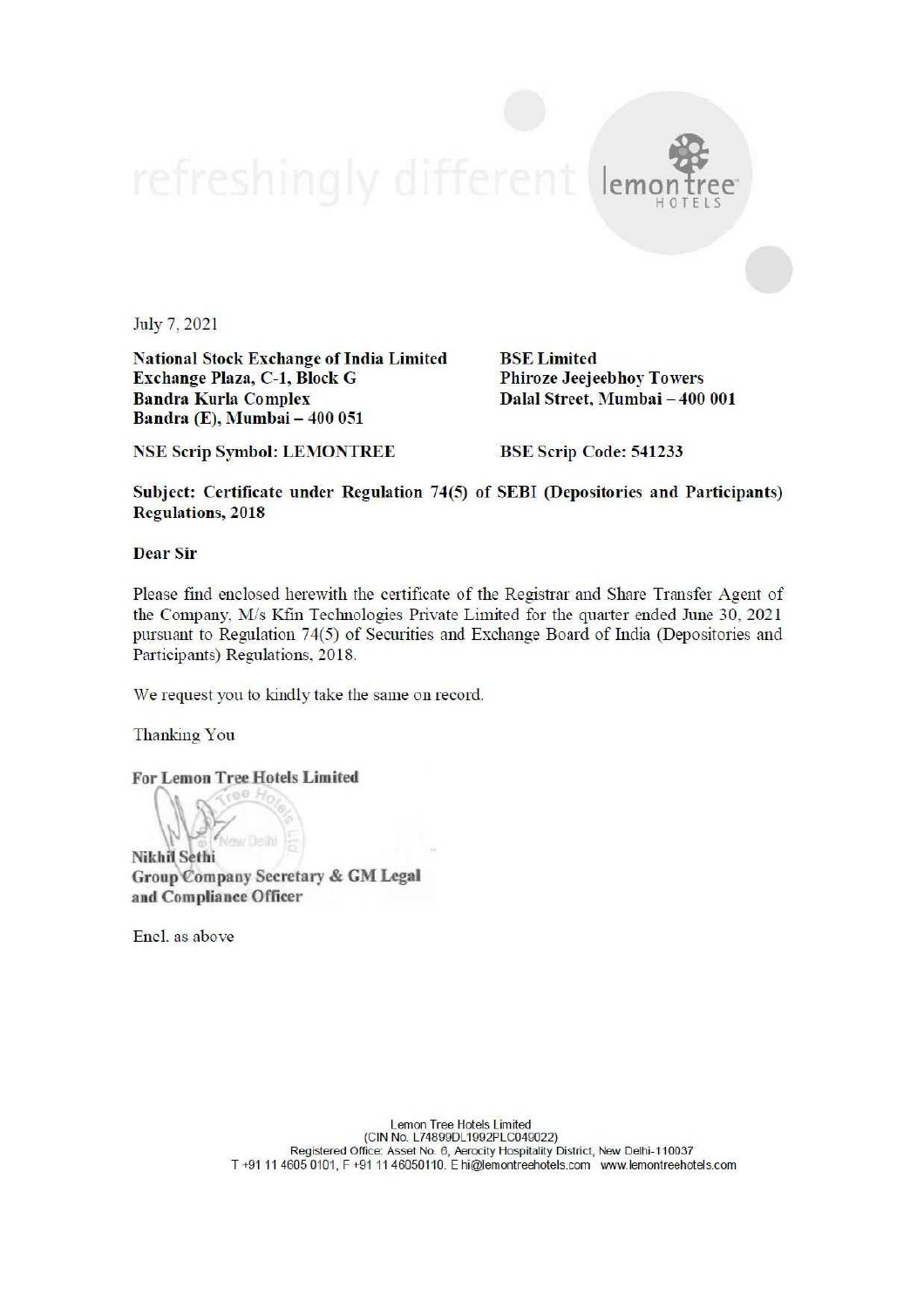

KFIN/MRVS/NSDL/74(5) E/3 Date: 03/07/2021

NATIONAL SECURITIES DEPOSITORY LIMITED TRADE WORLD 4TH FLOOR KAMALA MILLS COMPOUND SENAPATI BAPAT MARG LOWER PAREL MUMBAI - 400 013

Dear Sir(s),

Sub: Certificate under Regulation 74(5) for the quarter ended June 30, 2021

We as Registrars, Share Transfer and Depository Services agents of the LEMON TREE HOTELS LIMITED, certify that the details of securities dematerialized/rematerialized during the aforesaid period, as required under Regulation 74(5) of SEBI (Depositories and participants) Regulations 2018 have been furnished to all the Stock Exchanges where the shares of the company are listed.

Thanking you,

Yours faithfully, For KFIN TECHNOLOGIES PRIVATE LIMITED

assau M R V Subrahmanyam General Manager

CC TO:

THE COMPANY SECRETARY LEMON TREE HOTELS LIMITED REGD. OFF: ASSET NO.6, AEROCITY HOSPITALITY DISTRICT, IGI AIRPORT, NEW DELHI 110037

> **KFin Technologies Private Limited** (Formerly known as "Karvy Fintech Private Limited")

> > **Registered & Corporate Office**

Selenium Building, Tower-B, Plot No- 31 & 32, Financial District, Nanakramguda, Serilingampally, Hyderabad, Rangareddi, Telangana, India, 500032. Ph : +91 40 6716 2222, 3321 1000 | https://www.kfintech.com | CIN : U72400TG2017PTC117649